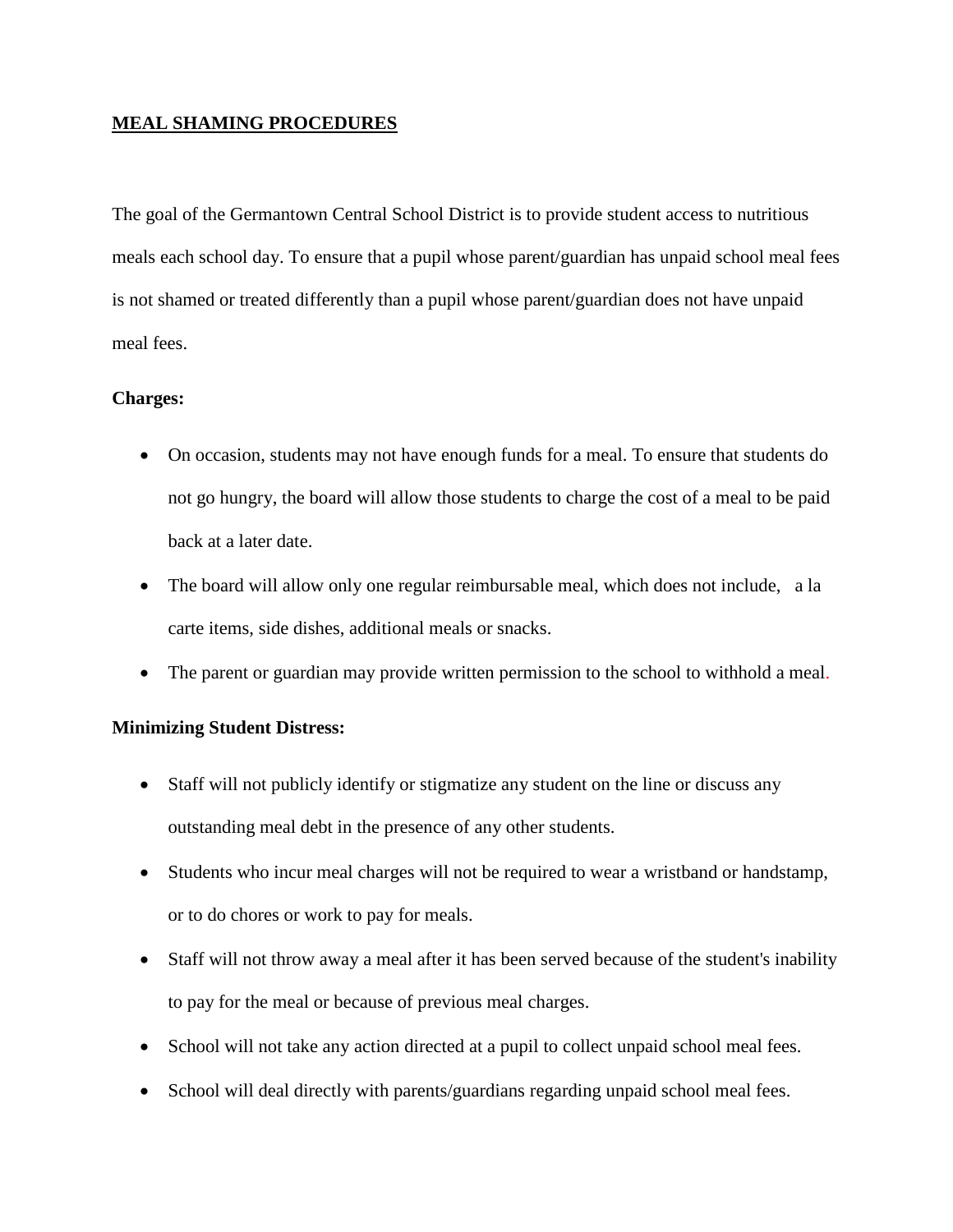## **Parent Notification**:

- Parents/guardians will be notified via email and letter mailed home that a student's account balance has fallen to \$5.00.
- If the balance should fall below zero, then parents or guardians will receive an additional letter and email from the cafeteria.
- If the student has \$50 in charges a letter will be mailed home an email will be sent from the Business Administrator asking for payment and if you're struggling financially the social worker is here to assist with free and reduced forms. If the account isn't paid in full within one month, then another letter will go out offering a repayment plan.
- Letters and emails will continue monthly until the account is paid in full.
- All parents will get a letter home at the end of the year showing their students balance on it.

### **Free and reduced lunch applications:**

- School staff will conduct direct certification with NYSSIS or use NYSED Roster Upload at least monthly to maximize free eligibility.
- School staff will provide parents/guardians with free and reduced price application and instructions at the beginning of each school year and in the school enrollment packet.
- On the  $15<sup>th</sup>$  day of school, the cafeteria will provide the Social Worker with a list of students that were on the free and reduced lunch last year, but have not signed up yet this year. The Social Worker will get in contact with these student's parents or guardians and let them know that we can provide assistance with signing up for the free and reduced lunch program.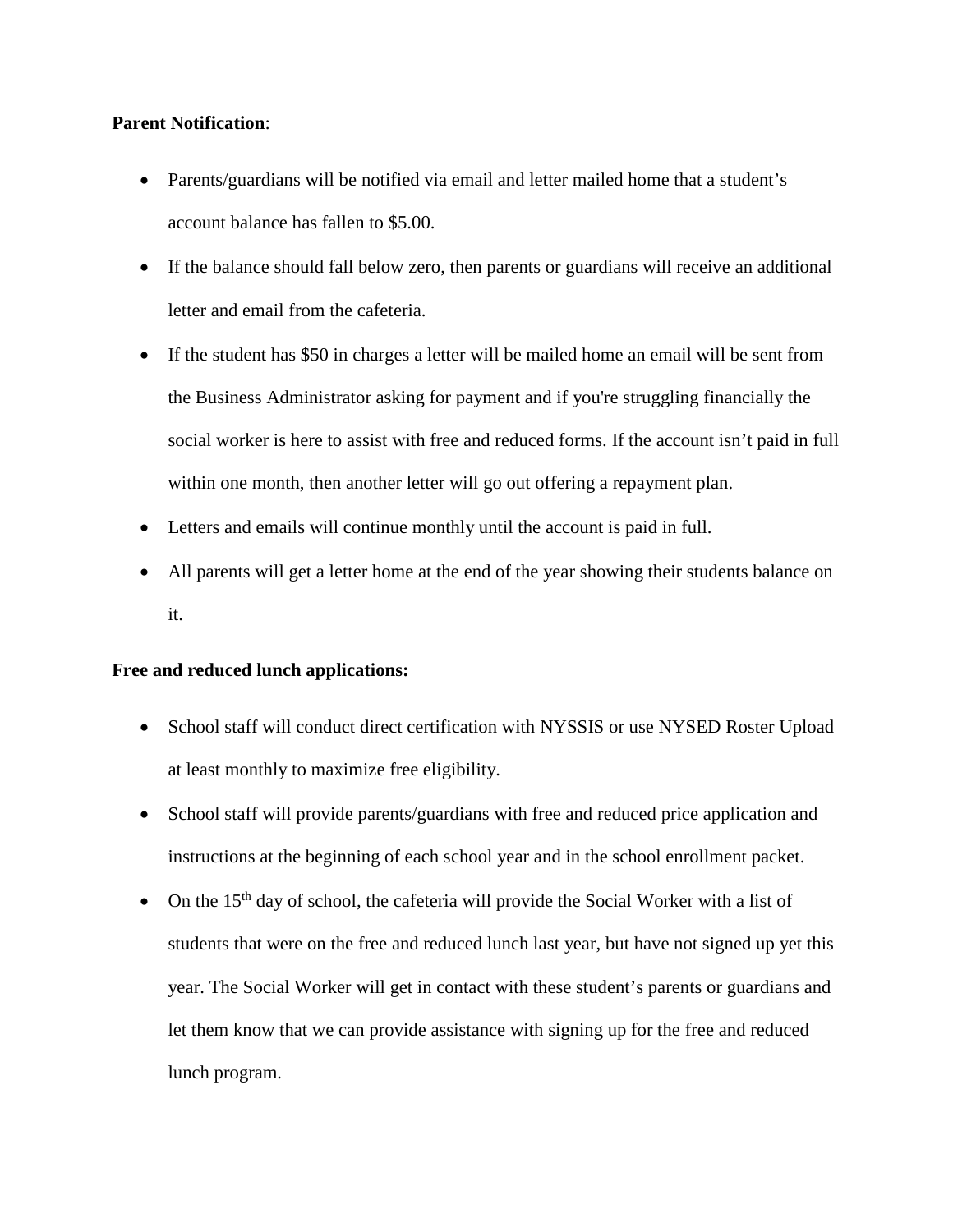- On the  $25<sup>th</sup>$  day of school again the cafeteria will provide the Social Worker with a list of students that were on the free and reduced lunch last year, but have not signed up yet this year. The Social Worker will get in contact with these student's parents or guardians and let them know that we can provide assistance with signing up for the free and reduced lunch program.
- Free and reduced forms will be available on the website.
- Staff will coordinate with the foster, homeless, migrant, runaway coordinators at least monthly to certify eligible students.

### **Payments:**

- Students/Parents/Guardians may pay for meals in advance via MySchoolBucks or with a check payable to Germantown Central School District or Cash.
- At the end of the year any remaining funds for a particular student may be carried over to the next school year.
- Parents/Guardians must submit a written or e-mailed request for a refund of any money remaining in an account of a withdrawn or graduated student. Students who are graduating at the end of the year will be given the option to transfer to a sibling's account with a written request.
- Unclaimed Funds must be requested within one school year, after which the unclaimed funds become the property of the Germantown Central School District Food Service Program.

Staff Training: